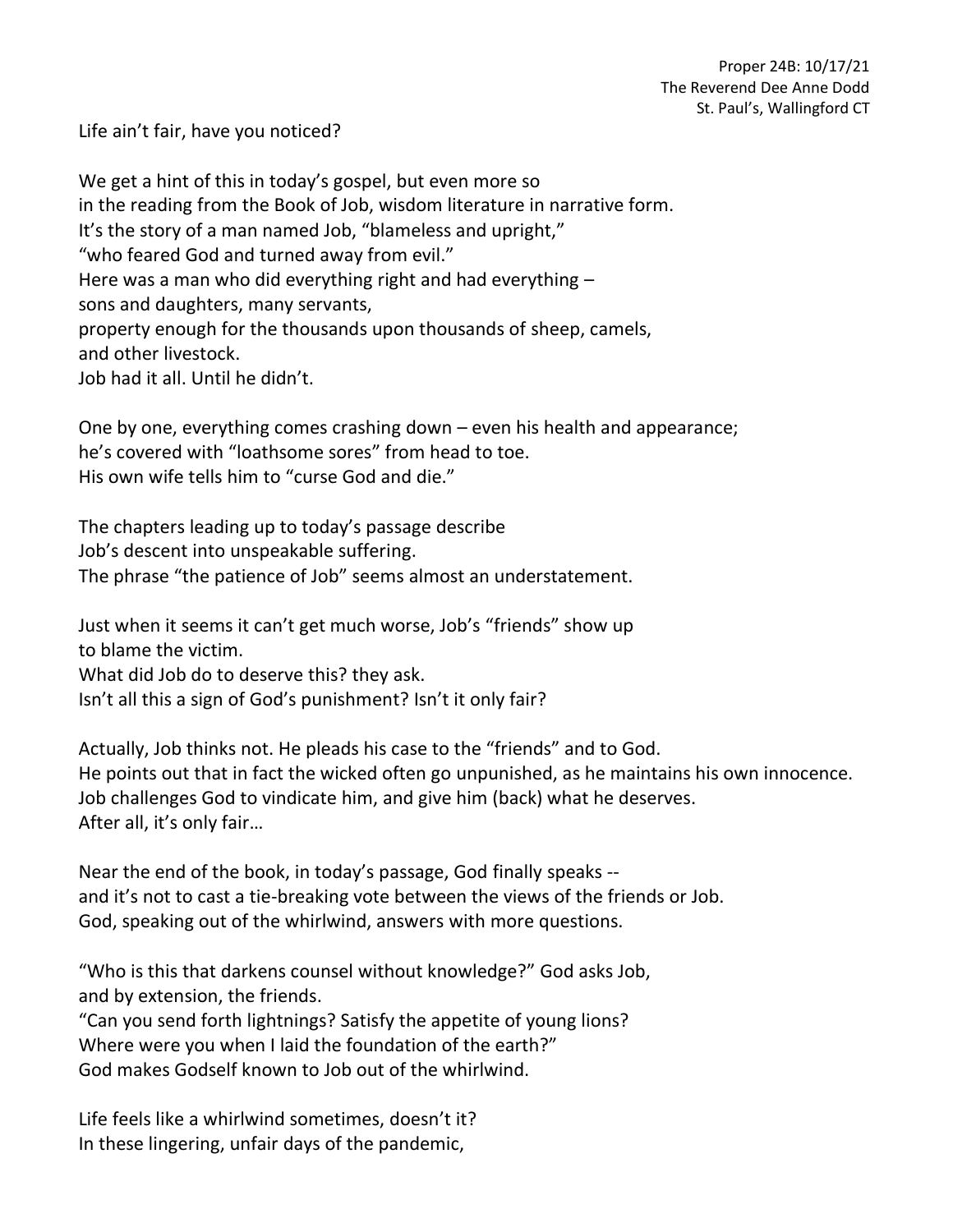I've noticed some of us quoting a woman named Kate Bowler. I sent a saying of hers to the Regathering Task Force several weeks ago when it felt like we were hitting a wall of ever climbing out of this pandemic. I've heard others offer some of her prayers too, most recently at this week's staff meeting.

With all due respect, we should probably refer to her as Professor Kate Bowler, as she teaches the history of North American Christianity at Duke Divinity School. Among other things, she's an expert in the history of the "prosperity gospel" the notion that riches and status, living one's best life, are signs of God's blessing. Her book on the subject is called Blessed.

So she's smart and accomplished, respected in her field. She's devout, having devoted her life to educating those called to ministry. She married young, to a boy she met at camp during middle school. I've seen her interviewed and she's attractive, warm and witty. For all this she's still quite young -- having been born a few weeks after I graduated from college. (Ouch.)

And, at the age of 35 with a newborn son,

she was diagnosed with stage 4 colon cancer and given two years to live. *The sooner you get used to the idea of dying the better,* a physician's assistant suggests soon after the diagnosis. Did I mention that life isn't fair?

That was about six years ago.

After enduring a brutal clinical trial of immunotherapy, surgeries too numerous to mention, and more, she's still here and has managed to see her son start school and give the world two wonderful memoirs: Everything Happens for a Reason: And Other Lies I've Loved and, most recently, No Cure for Being Human: And Other Truths I Need to Hear. I'd highly recommend both.

But not if you're looking to make Kate Bowler your squishy "inspirational" figure.

What I like about these books is that although they're her memoirs, they're really about all of us.

I like that she uses her expertise in history to try and make sense of right now.

Unlike purveyors of the "prosperity gospel" –

or Job's friends, for that matter -- Kate Bowler doesn't believe that her predicament is a result of falling out of God's favor, of not being "blessed".

Nor does she, like Job, expect her goodness and accomplishments to be her vindication. *"Good or bad, I will not get what I deserve."* she writes.

*"Nothing will exempt me from the pain of being human."*

Nothing will exempt us from that pain either.